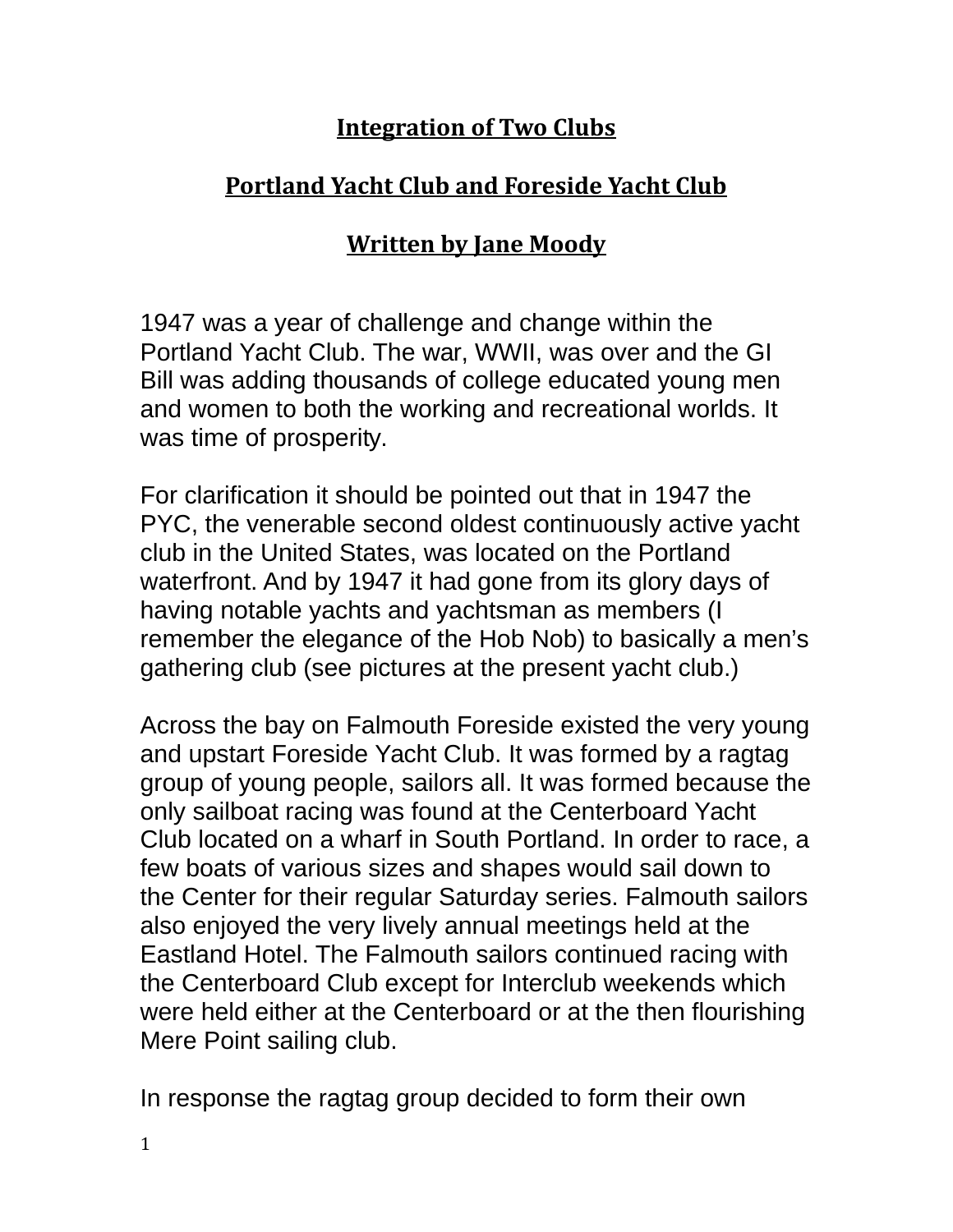Foreside Yacht Club. Their meeting room was Mrs. Sherwood Picking's elegant "playroom" in the basement of her house, now #15 Handy Boat Road. Mrs. Picking's young Frances P. (now Helyar) was the artist who designed our letterhead. She also had two other children, Elizabeth P. (now Hamill) and Henry P. known as Rick, who incidentally is still active in the sailing world but not a member of the PYC. Not only is he active, there is nothing that he doesn't remember. Also part of this ragtag group were Jane and Dana Smith (now Jane Moody and Dana Poole, Adams Cup winners in 1949), Hannah Talbot (now Russell), John Russell and Bill Moody (long time crew member on John Robinson's Diablo.) Membership of the Falmouth Yacht Club consisted of the young sailors, their parents and quite a few Falmouth residents who felt the need for a yacht club presence on the Falmouth shore.

So the little group thrived with high goals and elegant tastes (see the scrap book for samples of the membership cards, place cards, racing circulars and stationary.) We did not run races but enjoyed all the club amenities. But change and challenge were coming.

In 1947, Commodore Harold Robinson (father of a later Commodore John M.C. Robinson owner of Diablo), race committee members Hasket Derby (father of the artist Alison Derby Hildreth), Herman Burgi (father of Anne) and J. Hopkins Smith (father of Jane Moody and Dana Poole) from the Portland Yacht Club approached the Foreside Yacht Club members and suggested a merger. They had stature and facilities and the Foreside Yacht Club had racing boats. It sounded so good, we would all become members of the PYC without dues! All except for one who some years back was "blackballed" by the PYC, not for moral indiscretion but for competitive business reasons.